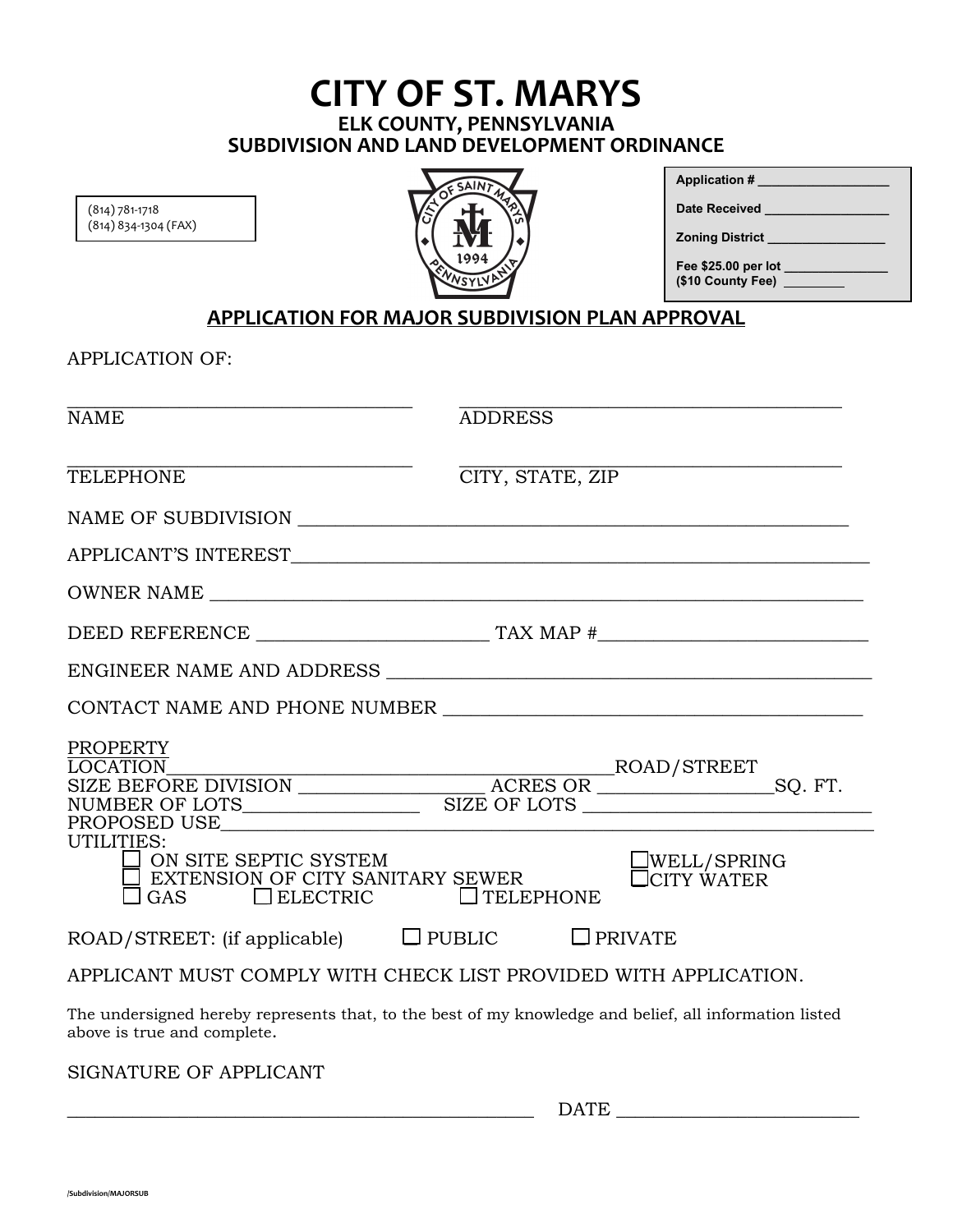| ST. MARYS ZONING OFFICER AND:<br>$\Box$ MEETS ALL APPLICABLE CITY                         | THE APPLICATION AND ATTACHED PLANS HAVE BEEN REVIEWED BY THE CITY OF<br>$\Box$ DOES NOT MEET APPLICABLE CITY                                                   |
|-------------------------------------------------------------------------------------------|----------------------------------------------------------------------------------------------------------------------------------------------------------------|
| REGULATIONS AND ORDINANCES                                                                | REGULATIONS AND ORDINANCES                                                                                                                                     |
| ZONING OFFICER                                                                            | <b>DATE</b>                                                                                                                                                    |
|                                                                                           |                                                                                                                                                                |
|                                                                                           | <b>CITY ENGINEER</b><br>REVIEWED AND APPROVED BY THE ST. MARYS CITY ENGINNER THIS DAY OF                                                                       |
| OF                                                                                        | ST. MARYS CITY PLANNING COMMISSION MEMBERS<br>REVIEWED AND APPROVED BY THE CITY PLANNING COMMISSION THIS ______ DAY<br>SUBJECT TO ANY CONDITIONS LISTED BELOW. |
|                                                                                           |                                                                                                                                                                |
|                                                                                           |                                                                                                                                                                |
|                                                                                           |                                                                                                                                                                |
| the control of the control of the control of the control of the control of the control of |                                                                                                                                                                |
|                                                                                           |                                                                                                                                                                |
|                                                                                           |                                                                                                                                                                |
|                                                                                           |                                                                                                                                                                |
|                                                                                           | <b>ST. MARYS CITY COUNCIL</b>                                                                                                                                  |
| SUBJECT TO ANY CONDITIONS LISTED BELOW.                                                   | REVIEWED AND APPROVED THIS _____________ DAY OF ________________________________                                                                               |
| <b>SECRETARY</b>                                                                          | <b>MAYOR</b>                                                                                                                                                   |
| CONDITIONS                                                                                |                                                                                                                                                                |
|                                                                                           |                                                                                                                                                                |
|                                                                                           |                                                                                                                                                                |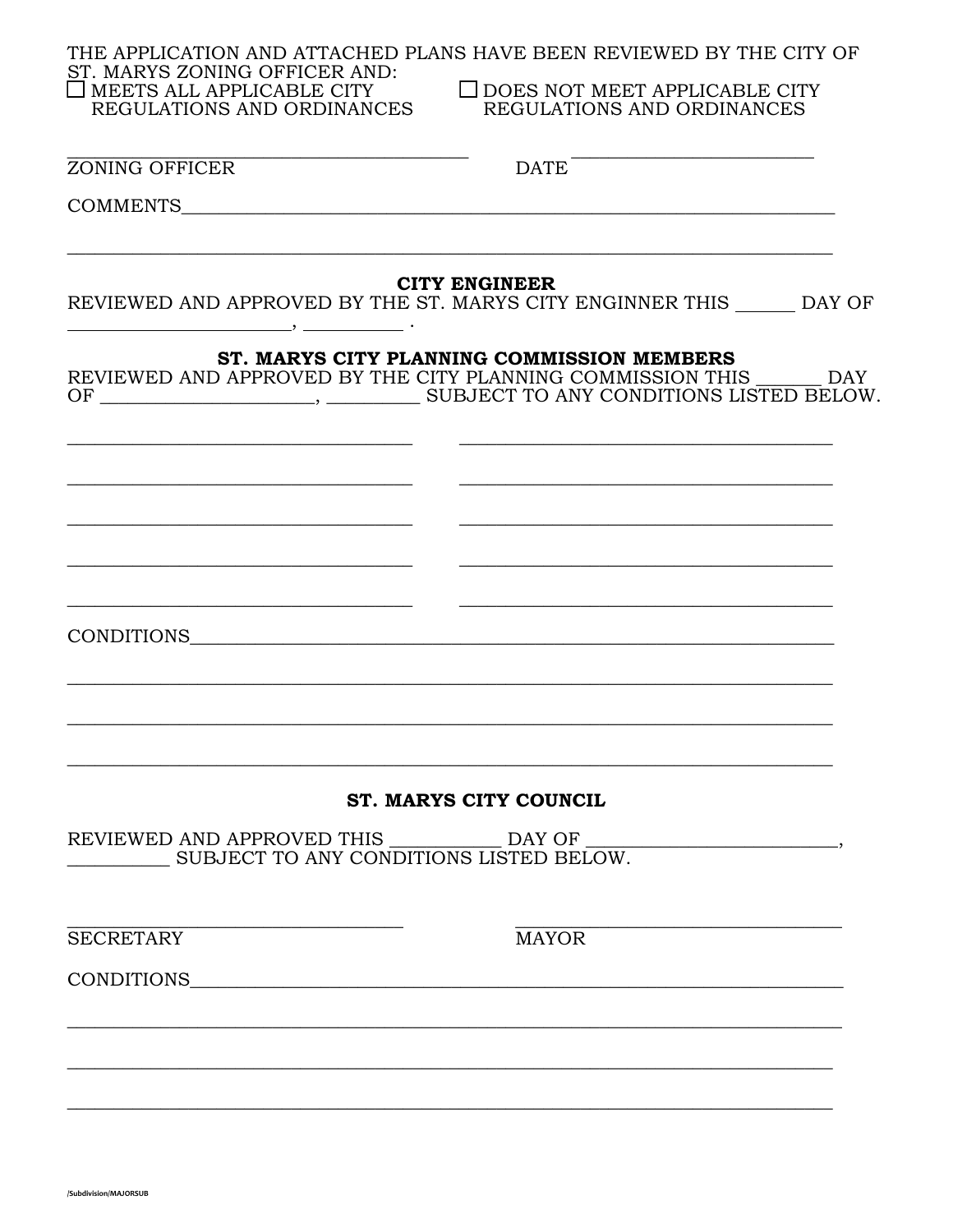# CITY OF ST. MARYS

## **CHECK LIST**

### **MAJOR SUBDIVISION PLAT REQUIREMENTS**

| 1.  | Reasonable scale                                                        |  |
|-----|-------------------------------------------------------------------------|--|
| 2.  | Name and address of developer/owner                                     |  |
| 3.  | Name of subdivision                                                     |  |
| 4.  | Name, registration number, and raised seal of surveyor                  |  |
| 5.  | North arrow                                                             |  |
| 6.  | Margin of one inch on each side                                         |  |
| 7.  | Date                                                                    |  |
| 8.  | Location map                                                            |  |
| 9.  | Tract boundaries with bearings and distances                            |  |
| 10. | Location, bearing, length of streets, ROW widths, existing and proposed |  |
| 11. | Names and deed references of adjoining property owners                  |  |
| 12. | Size of parcels in square feet, and/or acres                            |  |
| 13. | Correct setback requirements according to zoning district               |  |
| 14. | Copies of proposed deeds for new and residual lots                      |  |
| 15. | Lot numbers                                                             |  |
| 16. | Draft of protective covenants or restrictions if applicable             |  |
| 17. | Location of erosion and sedimentation controls (If applicable)          |  |
| 18. | List of previous subdivisions of parcels and year it was subdivided     |  |
| 19. | Stormwater management plan (If applicable)                              |  |
| 20. | DEP Planning modules (If applicable)                                    |  |
| 21. | Utility line locations                                                  |  |
|     |                                                                         |  |